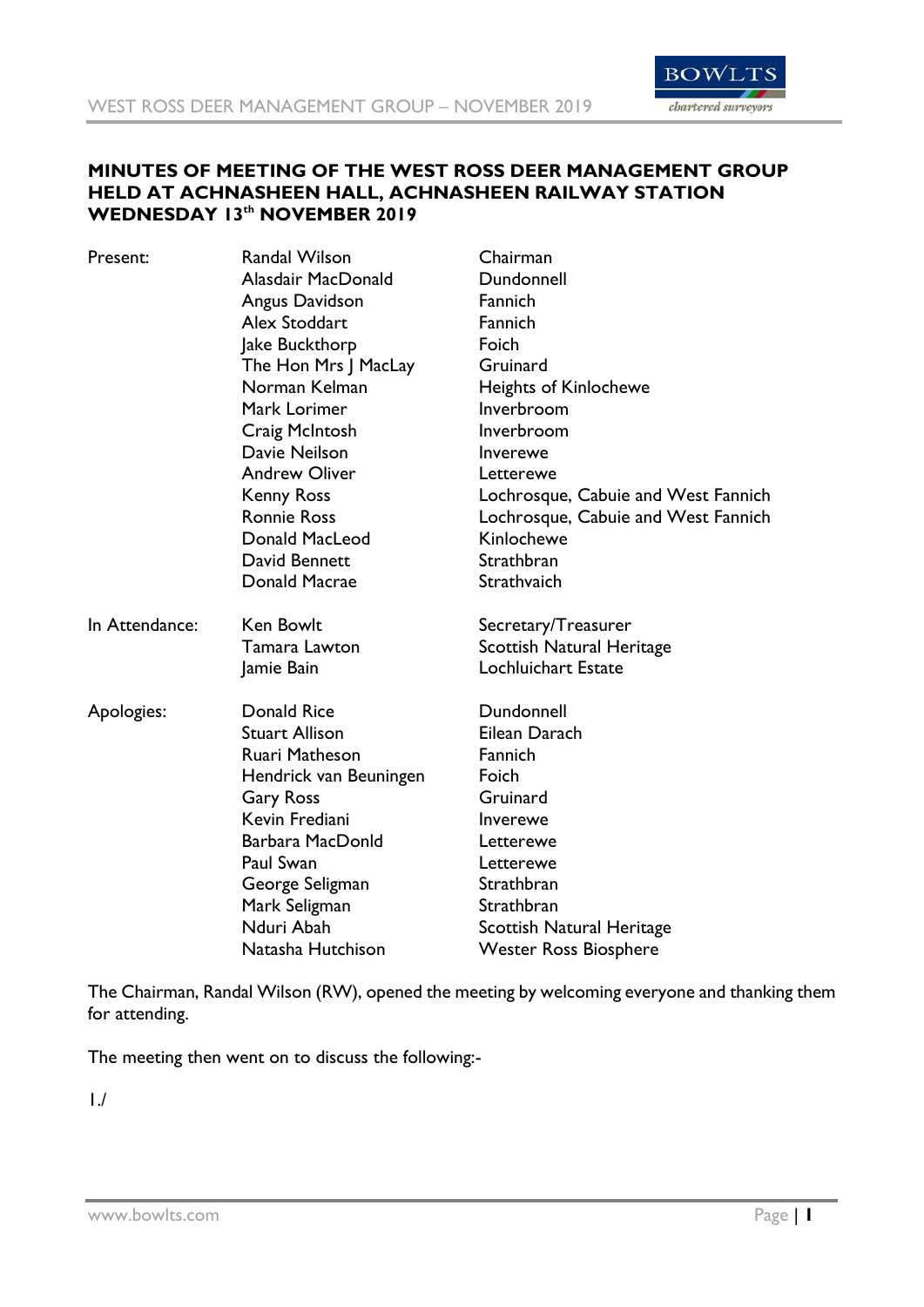

# 1. **MINUTE OF MEETING HELD ON 28<sup>th</sup> MARCH 2019** Action

The Minutes, which had been circulated previously, were adopted by the Group, proposed by Mark Lorimer (ML) and seconded by The Hon Mrs J MacLay (JM).

# 2. **MATTERS ARISING**

No matters arose which required discussion, it being agreed that all of the issues marked for action had either been completed or would be discussed later in the meeting.

# 3. **PRIORITY ACTIONS ARISING FROM DEER MANAGEMENT PLAN**

RW drew the meeting's attention to the paper apart previously circulated to members, highlighting the action list for the Deer Management Plan, which has been used as a management tool for the Group for some time. As in previous working meetings, he advised that he intended to work through the action plan, topic by topic, which he did as follows:-

## 3.1 **Designated Sites**

## 3.1.1 Plan Target 1

RW read out the first target; namely that any designated sites currently described as "unfavourable" as a consequence of herbivore impact will have deer management in place to work towards favourable/unfavourable recovering status.

RW briefed the meeting on the Fannich Hills Section 7 Agreement meeting held some two weeks ago, with the survey evidence confirming improvement in habitat, with deer numbers down. The improvement had been such that there had been discussions about whether the Section 7 Agreement was still required, but no final decision had been made on this. It was also noted that the additional plots requested previously by the Group had been incorporated by SNH in their 2019 survey and the results from the additional plots reflected the overall improvement.

# 3.1.2 Plan Target 2

RW reminded the Group of the target to review the status of all designated sites within the Group area and to facilitate any actions that may be required. At that point, Tamara Lawton (TL) confirmed the appointment of Linzi Seivwright to pull together a Management Plan for the An Teallach SSSI, involving Eilean Darach, Dundonnell and Gruinard/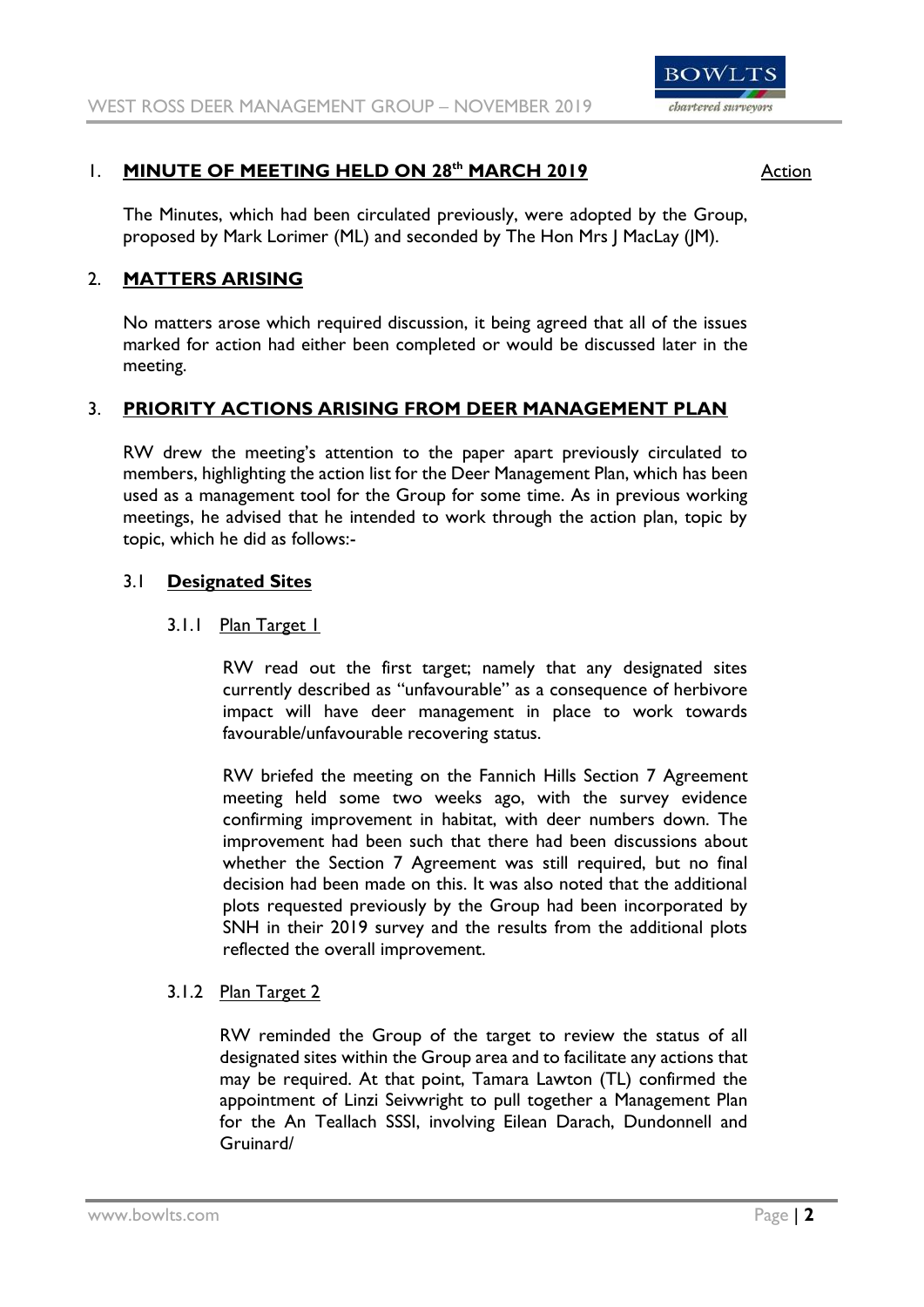

Gruinard Estates. When queried on timeframe by RW, TL indicated that it was hoped Linzi would be able to pull the Management Plan together by the end of January 2020, given that some work had already been carried out.

# 3.2 **Existing Native Woodland**

RW reported no change in the position in that the Group were waiting for a decision to be made as to a common standard with regard to the methodology for any survey work on existing woodlands before any work would be undertaken. This issue had previously been referred to the ADMG, who would no doubt be consulting with SNH, and once a decision is made, Group members would be briefed and a way forward considered.

## 3.3 **New Woodlands**

RW highlighted the Deer Management Plan target to encourage the possibility of woodland expansion in the context of Deer Management Group needs. As part of that, in the event of woodland expansion being undertaken by Group members, consideration would be given to deer population levels via the Deer Population Model, with regard also being hand for any changes in range, forage and shelter.

RW was pleased to report that approval had now been obtained from Forestry Scotland for a grant for the collaborative work previously discussed to be undertaken.

He advised that Dr Ben Lennon (BL) of Bowlts had now completed the background GIS mapping work, and would be undertaking basic walk-over site work to proof the findings. BL hoped that a draft report would be prepared by the end of the year and that he would be able to report to the Group at the March 2020 meeting. The intention is that BL would be in touch with estates with a view to organising site visits. Ken Bowlt (KSB) encouraged everyone to interact with BL so that their thoughts could be incorporated into the work.

## 3.4 **Carbon Sensitive Habitats**

RW reminded the meeting of the Plan target for the Group to consider opportunities and priorities for the creation and restoration of peatlands, identifying funding sources where possible. In addition, the Group has undertaken to encourage members to minimise surface damage to peatland.

RW noted that at the AGM in June this year, it was reported that there was less funding available and in future, feasibility work would be done on an estate/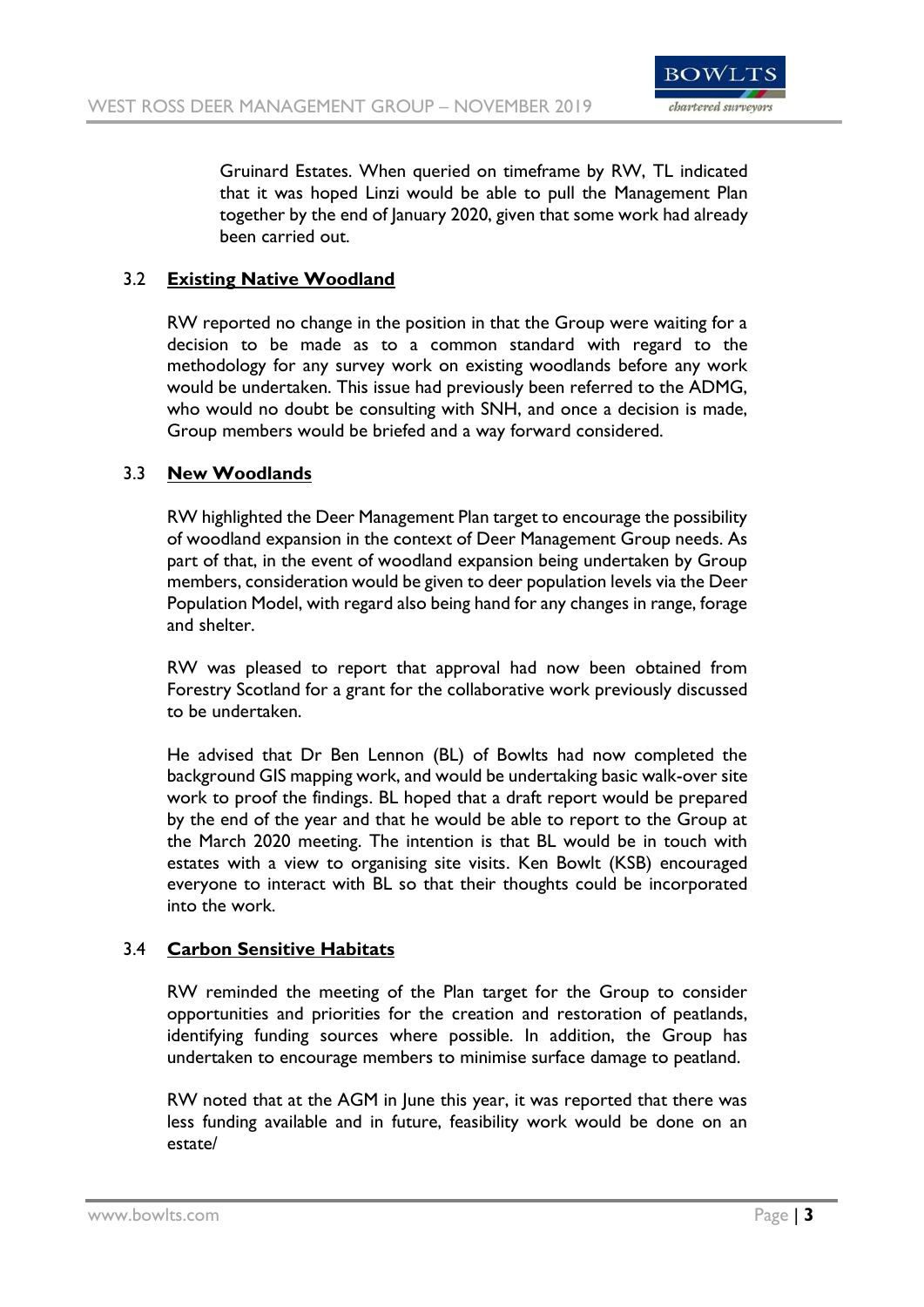

estate by estate basis by SNH officers. TL advised that since then, matters had changed significantly, a greater level of funding had been made available, and SNH would now possibly consider applications for collaborative funding. It was agreed that KSB would ask BL to once again contact Nduri Abah with a view to seeing whether, if not this year, then possibly next year, work could be done on a collaborative basis by the Group to highlight the opportunities with regard to possibly creating and restoring peatlands. KSB

RW confirmed that he was aware that both Fannich and Kinlochewe were involved with the Peatland Action initiative. Jamie Bain (JB) of Lochluichart confirmed that they were looking to start some work and JM advised that Gruinard were also looking to possibly do something at some point in the future. The meeting noted therefore that notwithstanding the inability to move forward on a collaborative basis, individual members within the Group were focussing on this target.

## 3.5 **Habitat Monitoring**

RW acknowledged that a great deal of work had been done by the Group over the last few years in terms of assessing impact on the various habitats and that the Group had been able to look at some of the data at the AGM, which Caroline Cook (CC) of Bowlts had mapped. He also reminded the Group that at the AGM, a Group target had been set at 85% for each type of habitat within the low/medium bracket. It was acknowledged that not a huge improvement was required to achieve this, but nevertheless, action was required.

There was further discussion on the areas where previous high impact had been shown, there being some debate about whether this was actually deer or sheep. There was also discussion with Alasdair MacDonald (AM) of Dundonnell regarding the choice of sites, it being agreed that these would probably be better being randomised. KSB confirmed that plots had been sent to AM and RW suggested that perhaps Angus Davidson (AD) could assist with this, the message being that if AM required any help, he only needed to ask.

AM explained the problem was that he had limited time to do sample plots and in terms of people coming to help him, there may be a funding issue. Nevertheless, it was hoped that by randomising plot numbers, not necessarily increasing the number of plots, a better picture could be achieved of the impacts out towards the Scoraig Peninsula on Dundonnell.

JB/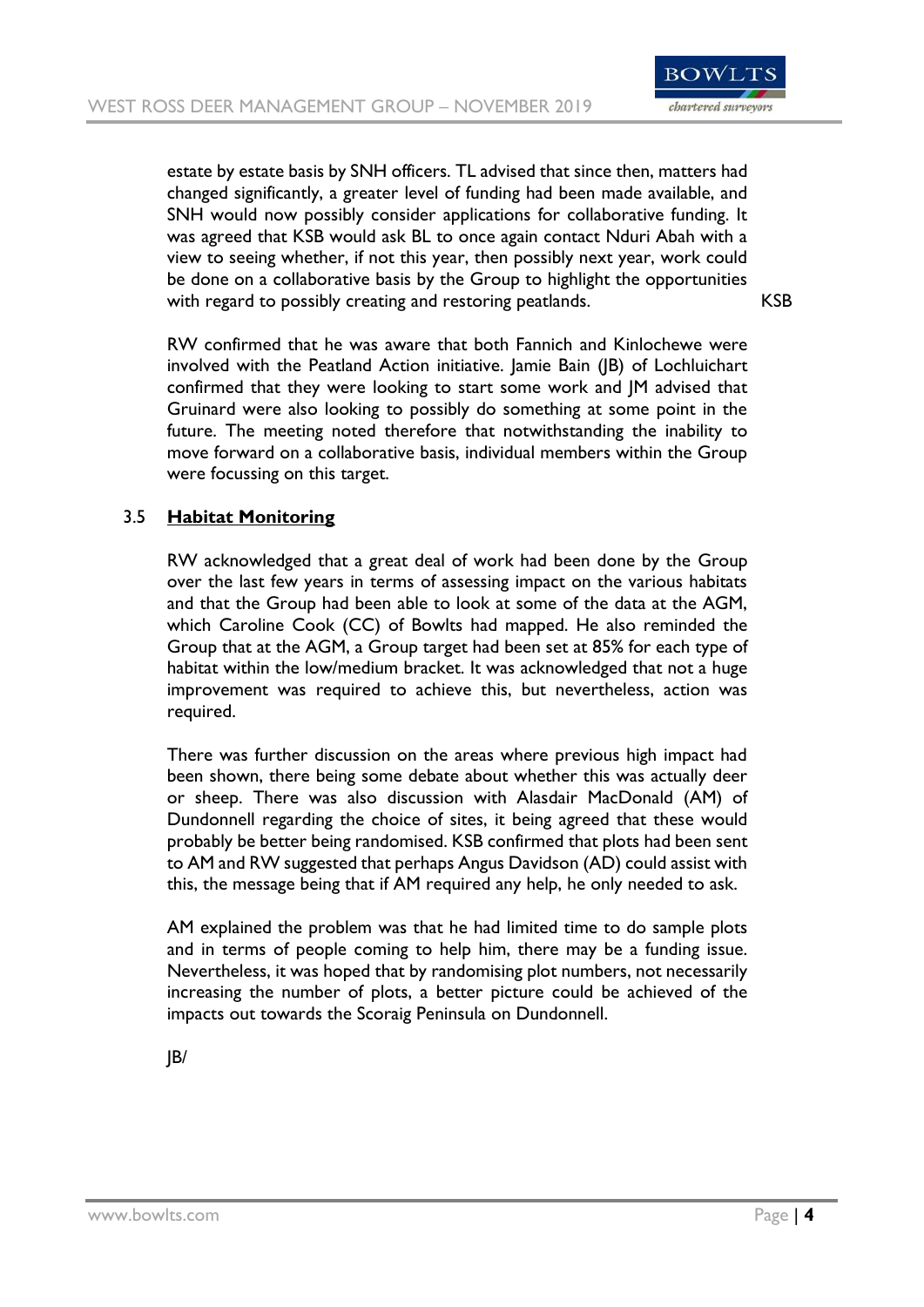

JB confirmed that he had forwarded his plot data to KSB and that it was perfectly in order for this to be loaded onto the Deer Group maps. KSB confirmed that he would advise CC accordingly. KSB

## 3.6 **Public Access**

RW reminded the Group of the target to encourage members to upload information to the SNH Outdoor Access Code website – "Heading for the Scottish Hills". It was noted that KSB had checked the website and it appeared that the only two members requiring to get information on the website were Eilean Darach and Dundonnell.

AM confirmed that he had issued an email to KSB indicating what he would like to get up on the site. TL indicated that she would help link Mark Wrightman with SNH with AM. KSB confirmed that Mark Wrightman had been copied in on recent correspondence and therefore it was hoped that an entry could be loaded for Dundonnell. TL/AM

JB confirmed that he would investigate whether an entry was required for Lochluichart, following KSB indicating to him that there was a blank entry for Beinn Liath Mhor a' Ghiubhaisli.

There was then general discussion on the usefulness of the Heading for the Scottish Hills website with both Ronnie Ross (RR) and Kenny Ross (KR) confirming that calls are coming through. Generally these were helpful, with people trying to avoid disturbing stalkers, although there was also considerable discussion on disruptive public access being reported.

JM queried whether there had been any increase in access following the publishing of the "Open Bothy" book and there didn't seem to be any consensus as to whether people had noted any actual increase in access or not.

## 3.7 **Deer Population and Population Model**

RW acknowledged that the Group were familiar with all the work that had been undertaken on developing our Population Model, which had been discussed at previous meetings and the most recent AGM, with an in principle decision to see a collaborative reduction of 20% in the stag cull and to endeavour to maintain the five year average cull figures for hinds for the next season. He also acknowledged that since June, a lot of time had been spent on the hill and he felt it would be useful for there to be a discussion on what people were finding and for the Group to consider how this might impact on the collaborative approach in terms of the figures being produced by the Deer Population Model.

## Importantly/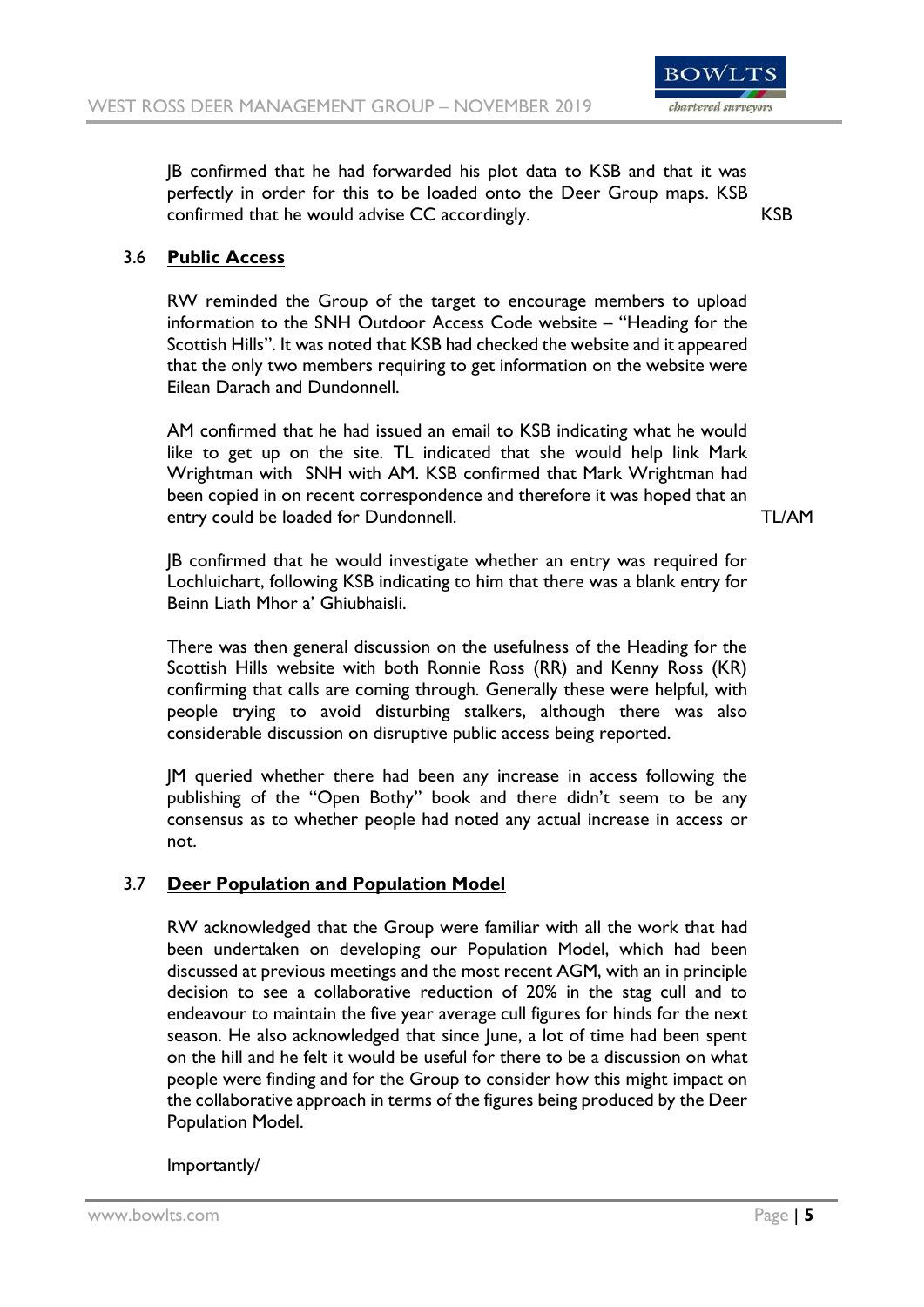

Importantly, RW asked everyone to confirm their stag cull figures to KSB so that the Population Model could be updated. All

RW also requested the Group to confirm the count programme for coming seasons; namely:-

- Spring total population foot count;
- May recruitment sample counts.

Without a great deal of discussion, the Group agreed in principle on this and therefore the two previously appointed count coordinators, Jake Buckthorp (JB) from Foich and KR from Lochrosque were asked to note this and to plan for these counts.

RW then invited members to report how the season went:-

- **Craig McIntosh (CM) - Inverbroom**. CM advised that they were concerned about the late calving rates, largely as a result of the lateness of the previous rut and therefore of calving survivability. He indicated that they intended to be very selective in terms of the coming hind cull. On this point, RR suggested that people should be very careful and perhaps wait until the New Year before finally deciding on the extent of their hind cull.
- **Kenny Ross, Lochrosque.** KR advised that they had shot 23 stags, this being less than planned. However, he confirmed that in the last week of the season, there were a few more mature stags about, and that their thought looking forward was that maybe next year they might put the stag cull back up to 35-40.
- **Norman Kelman (NK), Heights of Kinlochewe**. Firstly NK advised that he had no intention of shooting any hinds. The number of hinds at Heights was very low. However, he did report that there were plenty mature stags on his ground during the season. RR suggested that perhaps the previous year's cutback has paid off in terms of more stags being about.
- **Jake Buckthorp (JB), Foich**. JB confirmed that they had shot 23 stags. The rut was good and the stags were generally in good condition, with mature stags being evident. With regard to hinds, Foich intended to approach the cull cautiously.
- **Andrew**/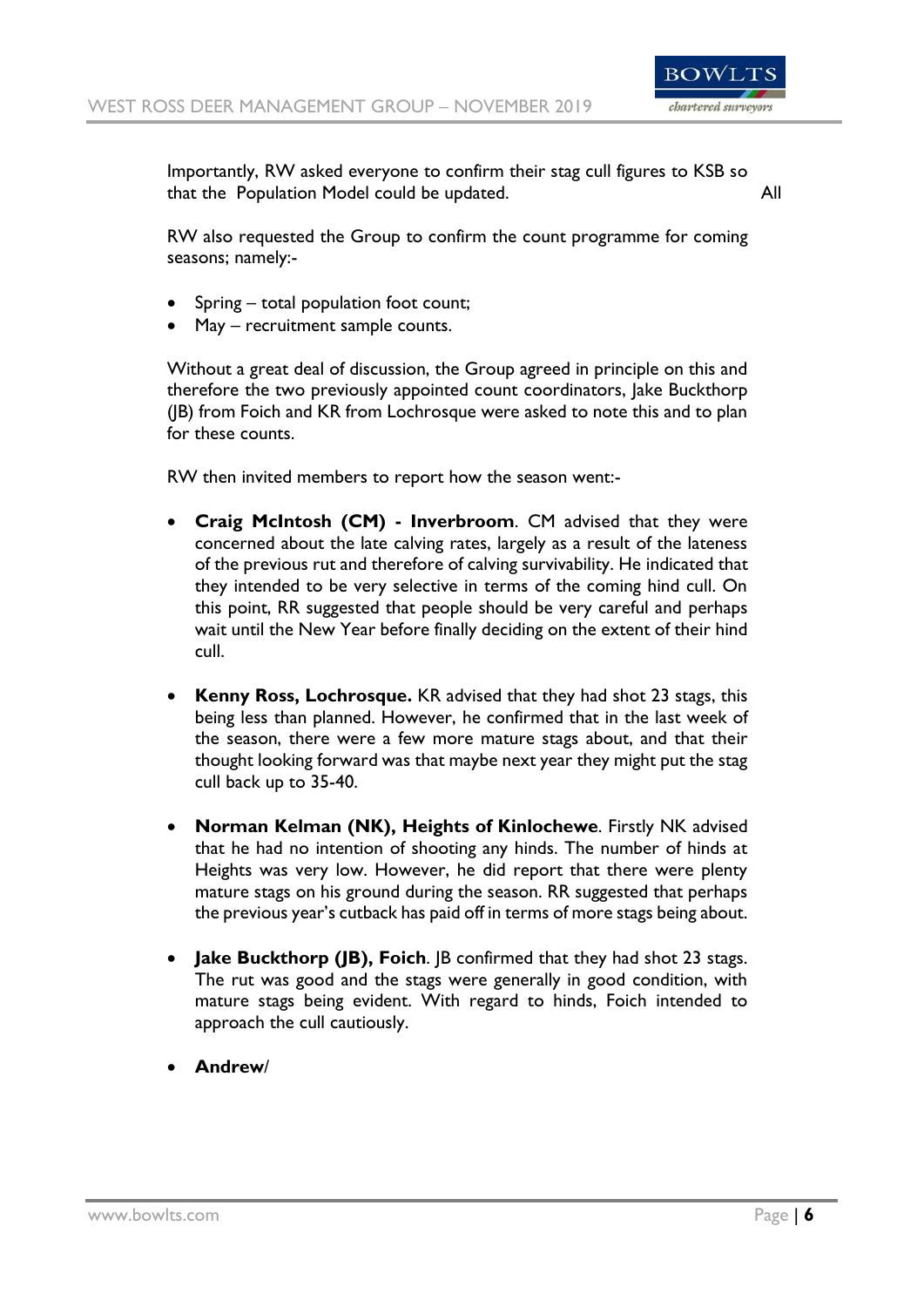

- **Andrew Oliver (AO), Letterewe**. AO advised that he had shot about 32 stags and that the plan for the whole of Letterewe was to take about 80 hinds. He reported that calves were generally in good condition.
- **The Hon Mrs J MacLay (JM), Gruinard**. JM advised that they had shot 21 stags but that they planned to go very canny with the hinds, and maybe take 20.
- **Mark Lorimer (ML), Inverbroom**. On the historic SNH cull, ML advised that he had submitted a Freedom of Information request to SNH on the deer cull carried out within the Group area in the 17/18 season where some 120 stags had been shot, largely out of season. TL explained that this issue had been talked through, the main problem being that gates had been left open and deer were allowed to come from parts of the Deer Management Group area onto the Beinn Eighe Nature Reserve. She also explained that because there had not been a stalker for a number of years previously there was probably a backlog of culling required. However, she confirmed that the high cull was a one-off and unlikely to be repeated. However, despite ML asking for an undertaking that it wouldn't be repeated, it was accepted that this was unlikely to be forthcoming from SNH. RW explained that it was his fence that was breached, allegedly by Scottish & Southern Energy, in carrying out some of their maintenance work. JB suggested it was disappointing that no communication had been forthcoming from SNH to their neighbours prior to this cull having been undertaken. However, it was noted that the lines of communication are now open, with RW having met with the various players within SNH, and it was hoped that lessons have been learnt but we now need to move on. RR explained that he had an issue with deer being shot adjacent to the road with spotlights in woods as was the case with the SNH cull and suggested this was a very unsporting way to cull deer. TL explained that the culling was being carried out for the protection of the woods and that is probably why there were high numbers in the woodland area. To conclude the discussion on this issue, ML kindly agreed to keep the Group posted on his enquiries. RW suggested that ML have a discussion with Richard Cooke of the Association who had been involved in this matter. ML
- **Angus Davidson (AD), Fannich**. AD confirmed that 25 stags had been shot and that a good rut had been observed. He confirmed that there were a few late calves about, but also quite a number of calves in good condition. He reported that the intention at Fannich was to take about 20 hinds in the coming season.
- **David**/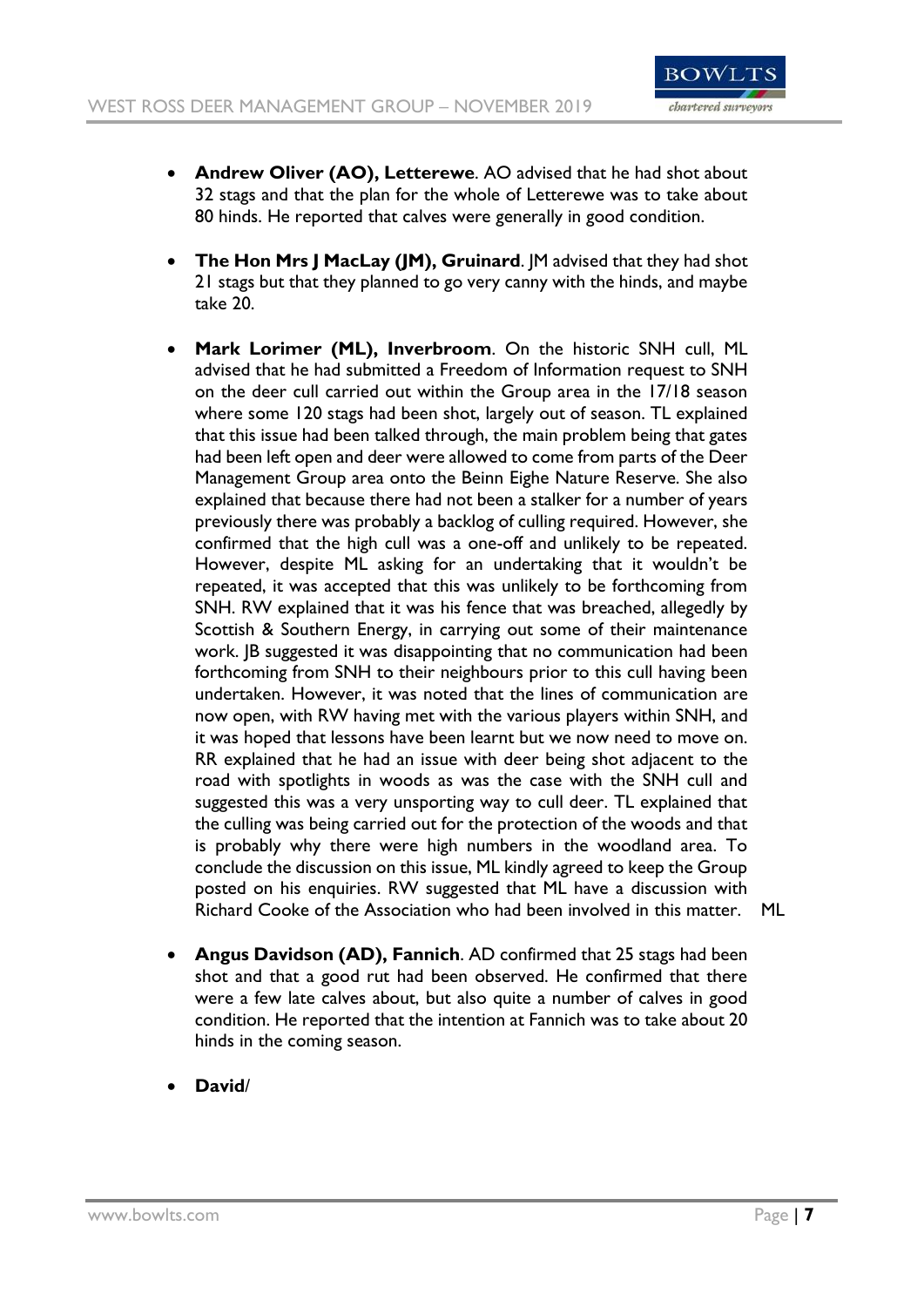

- **David Bennett (DB), Strathbran**. DB advised that some 17 stags had been shot on Strathbran against a target of 18, although he did report that there were not a lot of mature stags. He also made the point that following the purchase of the Grudie Oakwood by Strathbran Estate, their stag cull via the model had increased, but they had decided to restrict their target given the uncertainty over how sporting the cull over the Grudie Oakwood by the Forestry Commission had been previously. DB also raise the issue that they did not see a lot of mature stags, or a lot of what he called travelling stags, these being "marauding" stags, coming from other parts of the Group area. He reported that he had not seen stags coming in over the last two to three years as he had been accustomed to see some years ago. He reported seeing some good, strong calves but indicated that they would only be shooting hinds as deemed necessary in the coming season.
- **Alasdair MacDonald (AM), Dundonnell.** AM reported some 20 stags shot and that as far as the hinds cull was concerned, they would be shooting the bare minimum.
- **Jamie Bain (JB), Lochluichart**. JB advised that Lochluichart had shot 33 stags against a target of 39, with an average larder weight of 14 st 6 lbs. Given what had been seen on the estate, the thought was that they would be carrying on, shooting perhaps 30-35 stags over the next five years. On hinds, JB suggested that Lochluichart would shoot only what was necessary.

KSB was asked to collate the stag culls and at some point incorporate the figures into the Model. KSB

## 3.8 **Deer Welfare**

KSB confirmed that the amended larder sheet had been issued to all members and that the majority of the Group, with the exception of Dundonnell, Eilean Darach, Lochrosque and the Forestry Commission, had returned the data. KSB agreed to re-issue the sheets to those who had not yet submitted a return. KSB

JB of Lochluichart confirmed that he would forward Lochluichart data to KSB and indicated that this would be in the same as the format as they use for the Scottish Quality Wild Venison (SQWV) Scheme.

KSB confirmed that once all the data had been received, thought would be given as to how this could be used in terms of analysing the information in such a way that it could be usefully incorporated into the Deer Management Plan/